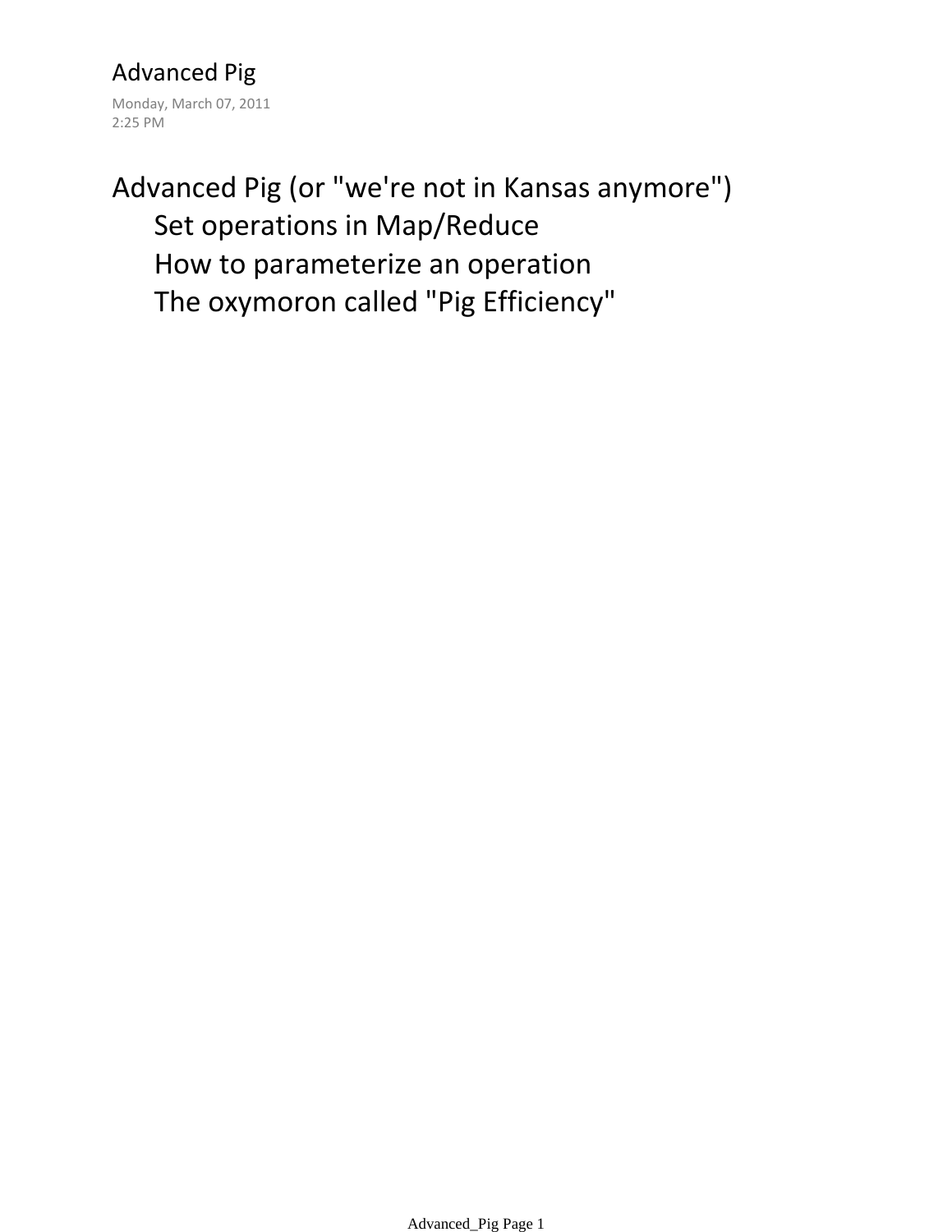#### Set operations

Monday, March 07, 2011 2:28 PM

# UNION is easy Intersection and Difference rely upon COGROUP operation Set operations in Map/Reduce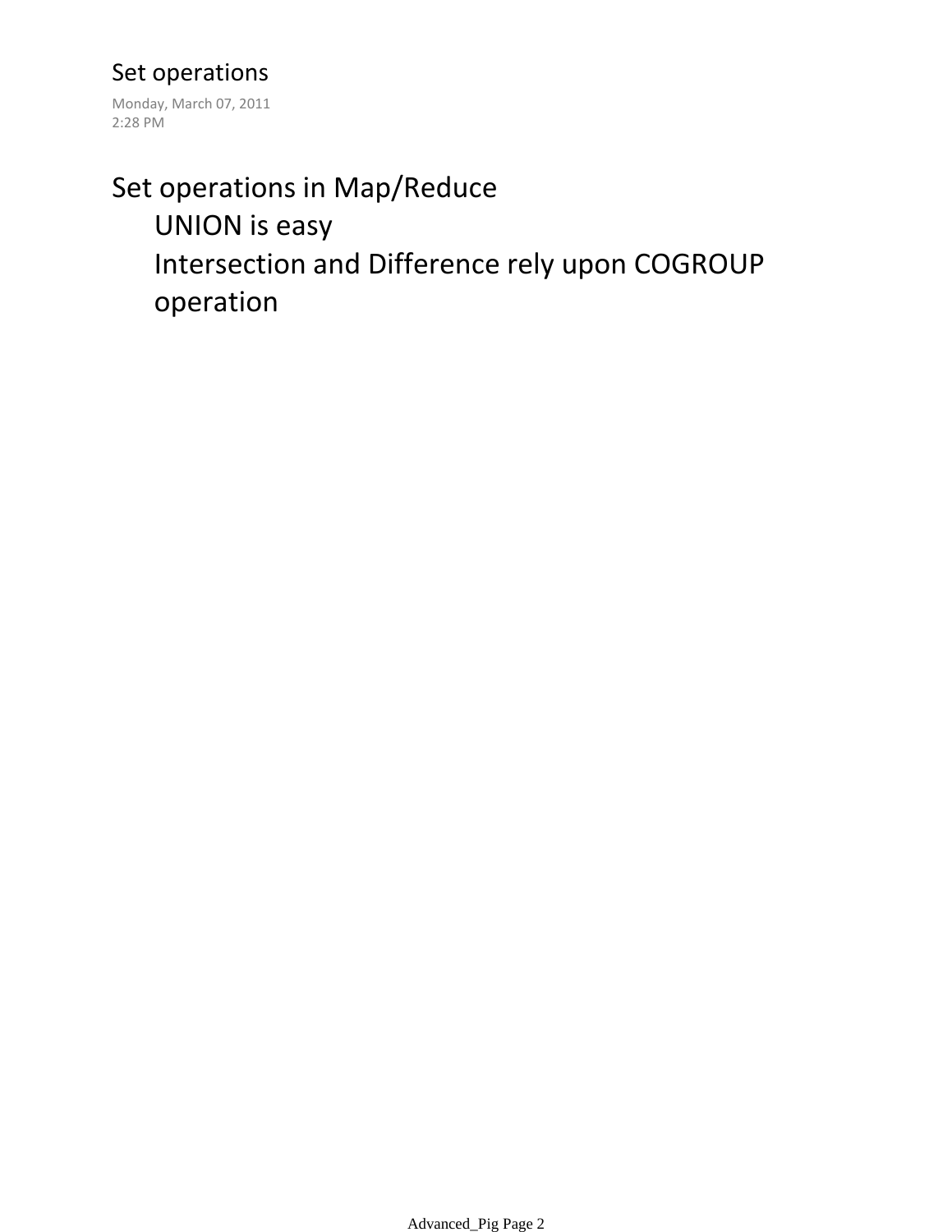## **COGROUP**

Input: two bags with a pair of comparable columns. Output: One bag in which the two bags are grouped together by the column. Sort of "half of a join".

## Example of COGROUP

## if s1 has schema {name:chararray, hits:int} and data

```
(John,3)
(Harry,4)
(George,2)
```
## and s2 has schema {name:chararray, errors:int} and data

```
(John,2)
(John,3)
(George,0)
```

```
(Sue,1)
```
### Then

```
foo = COGROUP s1 BY name, s2 BY
```
name;

has schema {group:chararray, s1:{(name:chararray,

hits:int)}, s2:{(name: chararray, errors:int)}} and returns

```
(John,{(John, 
3)},{(John,2),(John,3)})
(Harry, {(Harry, 4)}, {(George,{(George,2)},{(George,0)})
(Sue, \{ \}, \{ (Sue, 1) \})
```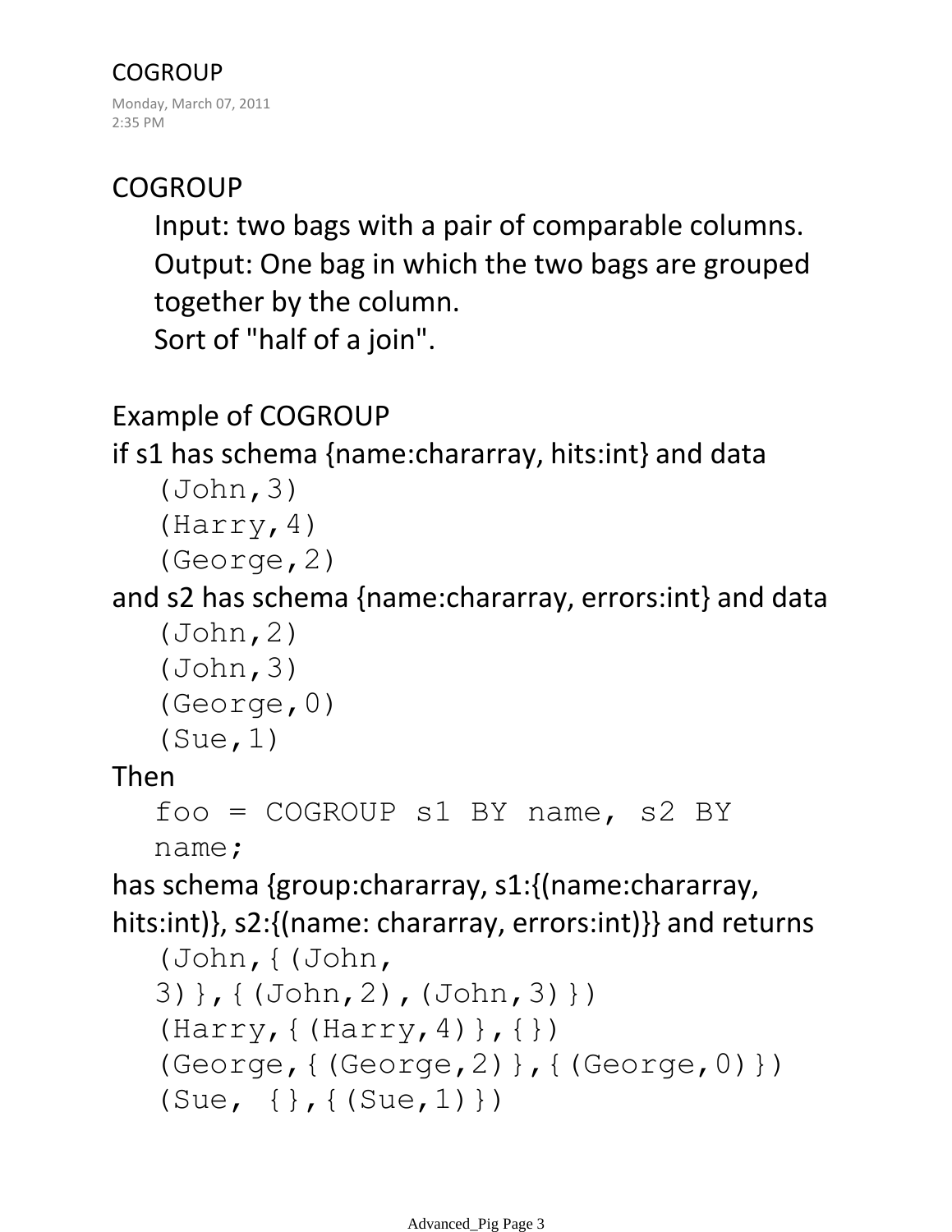Note: Something is in the intersection of s1 and s2 if there are no {}'s in the cogroup.

Something is in the difference between s1 and s2 if there are no non-empty second sets.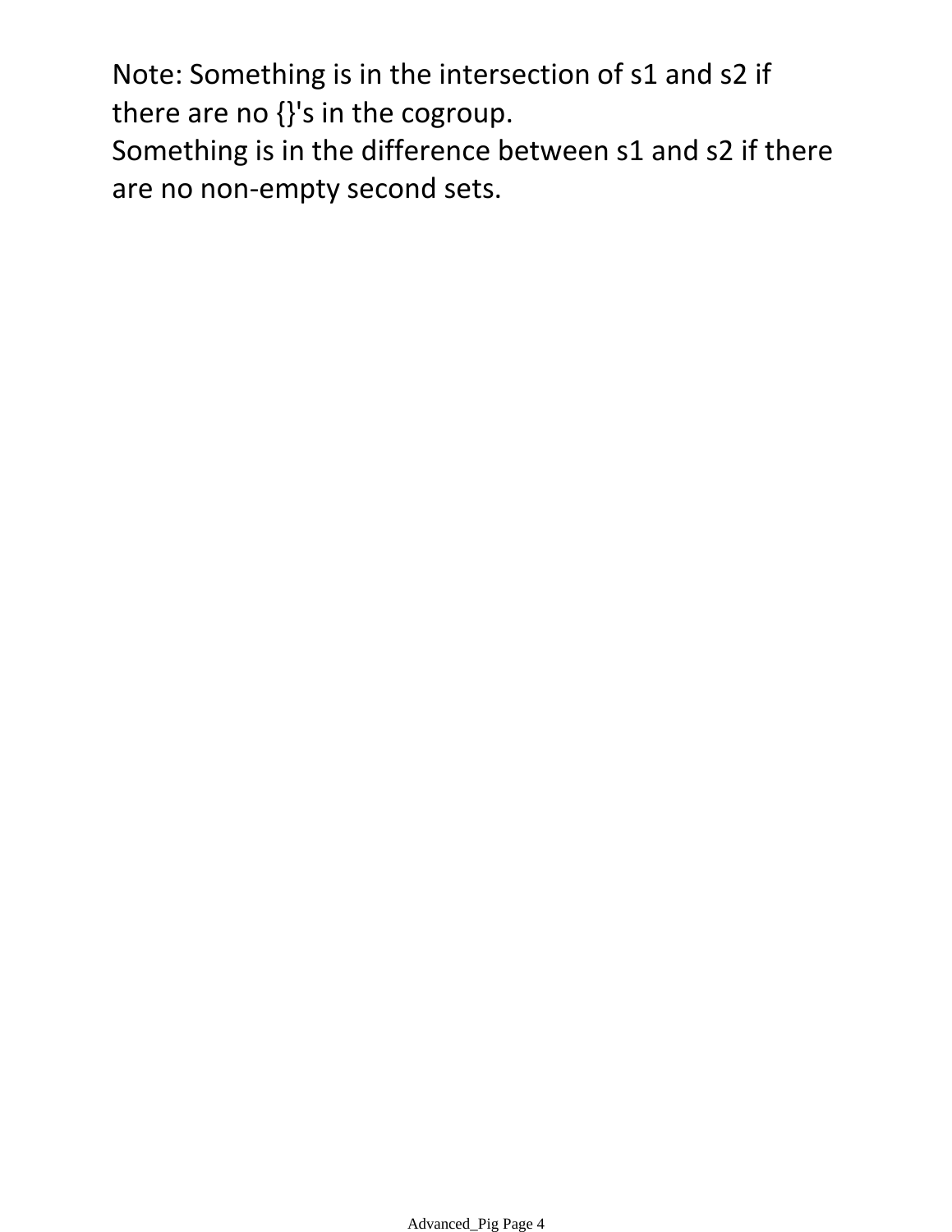#### Set intersection

Monday, March 07, 2011 2:45 PM

### Set intersection

If we have s1:{thing:chararray} and s2:{thing:chararray}

then we can form their intersection via COGROUP and FILTER Example:

grps = COGROUP s1 BY thing, s2 BY thing;

-- cogroup by common

grp2 = FILTER grps by NOT(IsEmpty(s1)) AND NOT(IsEmpty(s2));

-- throw away non-compliant things

inter = FOREACH grp2 GENERATE group as thing;

-- strip the co-group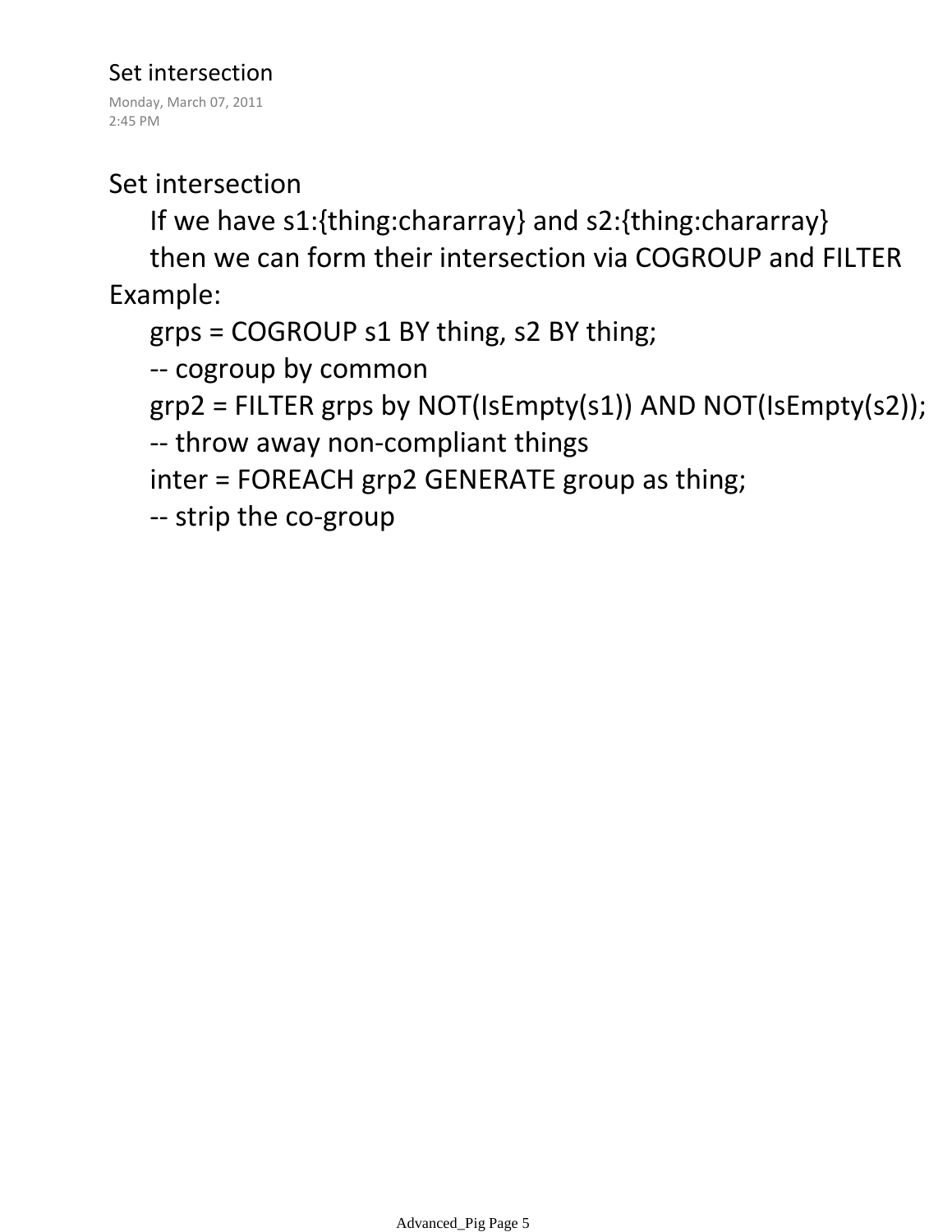### Set difference

Monday, March 07, 2011 2:48 PM

## Set difference

Use COGROUP to determine whether sets are empty or not.

USE FILTER to strike elements that are present in the second set:

Example: if s1:{thing:chararray} and s2:{thing:chararray} then

grps = COGROUP s1 BY thing, s2 BY thing;

-- it's in the difference if it is in the LHS, but not in the RHS

grp2 = FILTER grps by IsEmpty(s2);

diff = FOREACH grp2 GENERATE group as thing;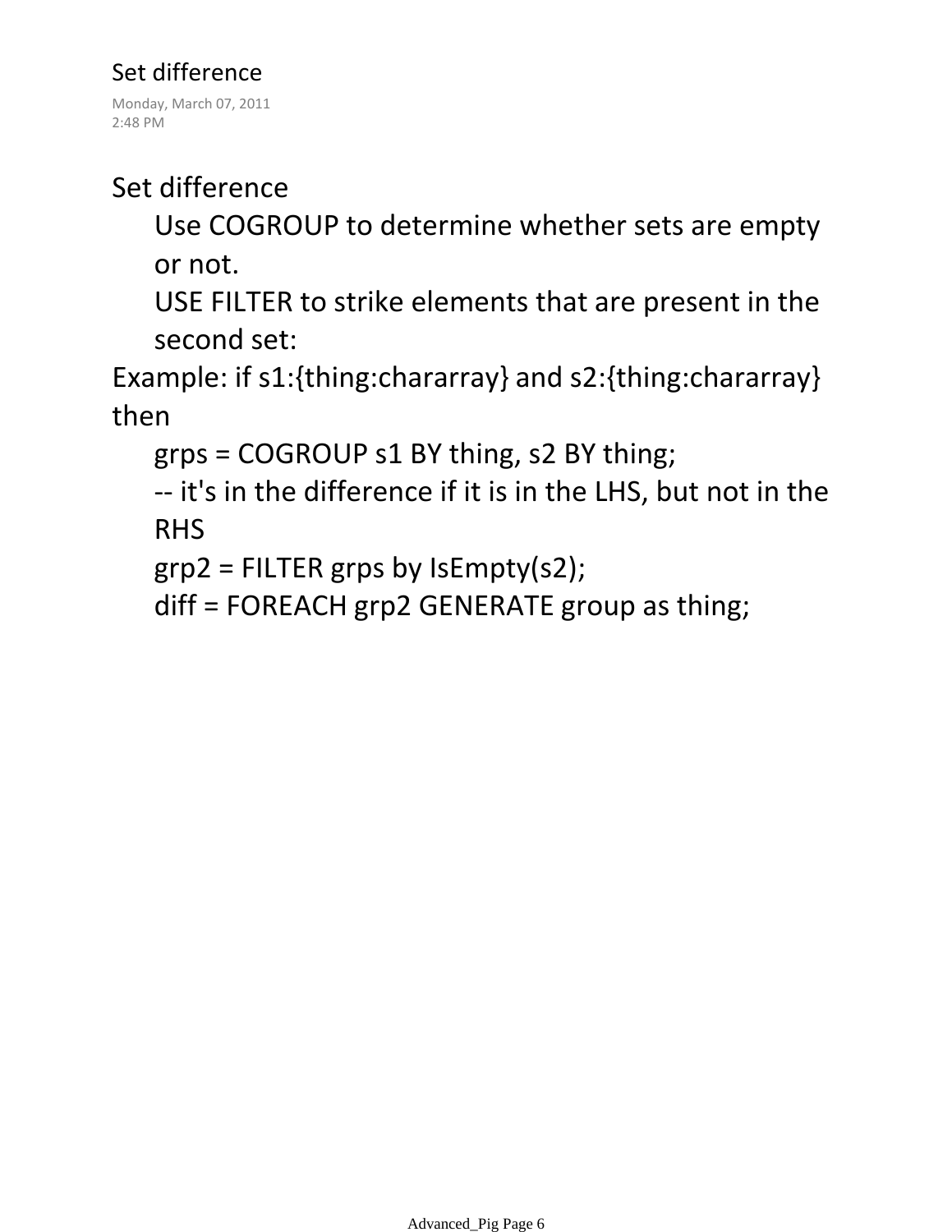#### Parameters and CROSS

Monday, March 07, 2011 2:51 PM

There are no true variables in Pig.

Often, we want to set a parameter, e.g., how many things constitute a threshold.

We can't do this in the script itself.

How do we parameterize an operation?

Example: want to be able to change the number of friends someone should have in order to "count" in a query.

Step 1: store the parameter in a file.

Step 2: distribute the parameter via CROSS

Step 3: do the distributed operation.

Step 4: strip the distributed parameter.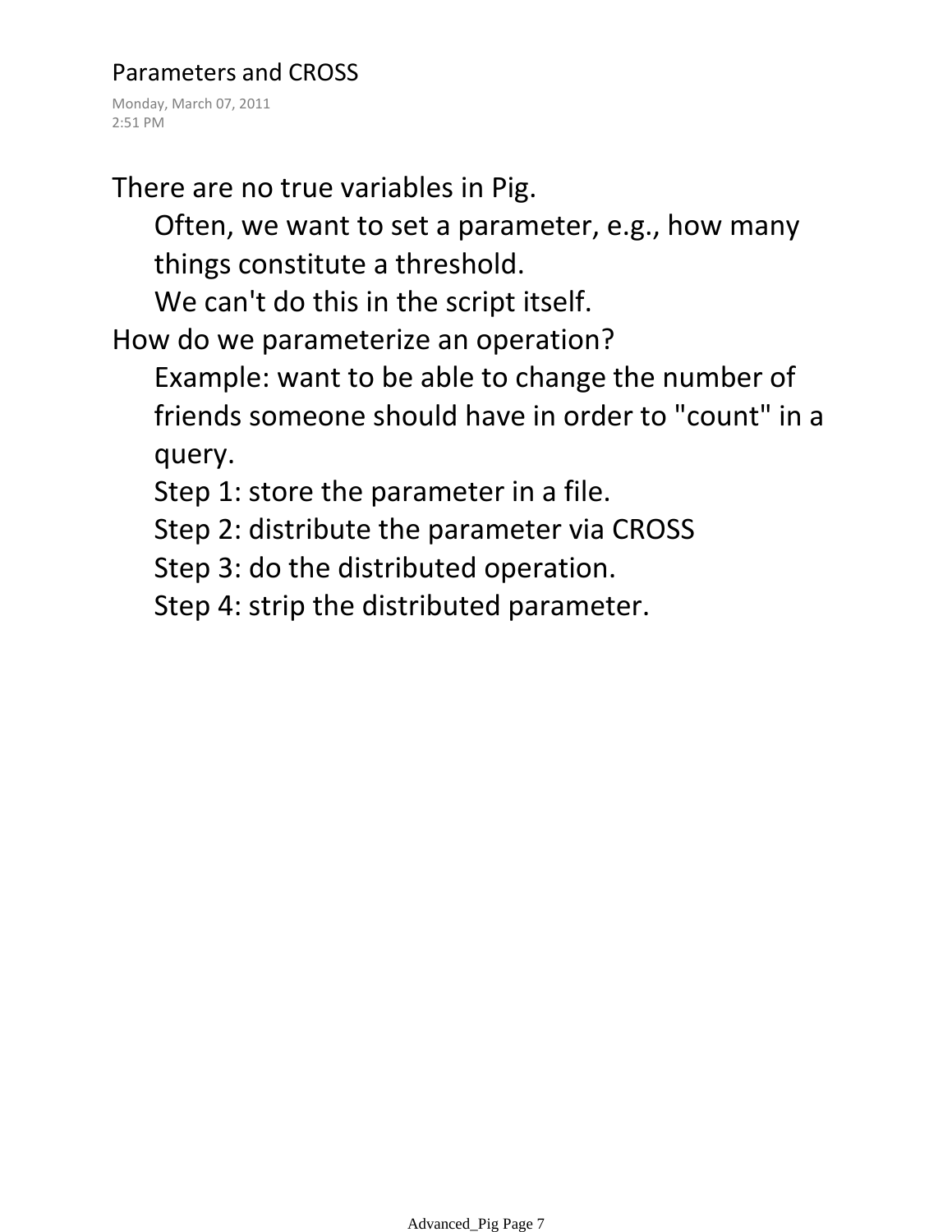**CROSS** Monday, March 07, 2011 2:52 PM

 $foo = CROSS s1, s2$ Suppose s1 and s2 are bags. Then contains all tuples built from one tuple in s1 and another in s2  $(1,2)$ (3,4) Example: if foo contains (amy,fred) (george, jack) and bar contains (1,2,amy,fred) (1,2,george,jack) (3,4,amy,fred) (3,4,george,jack) then CROSS foo,bar contains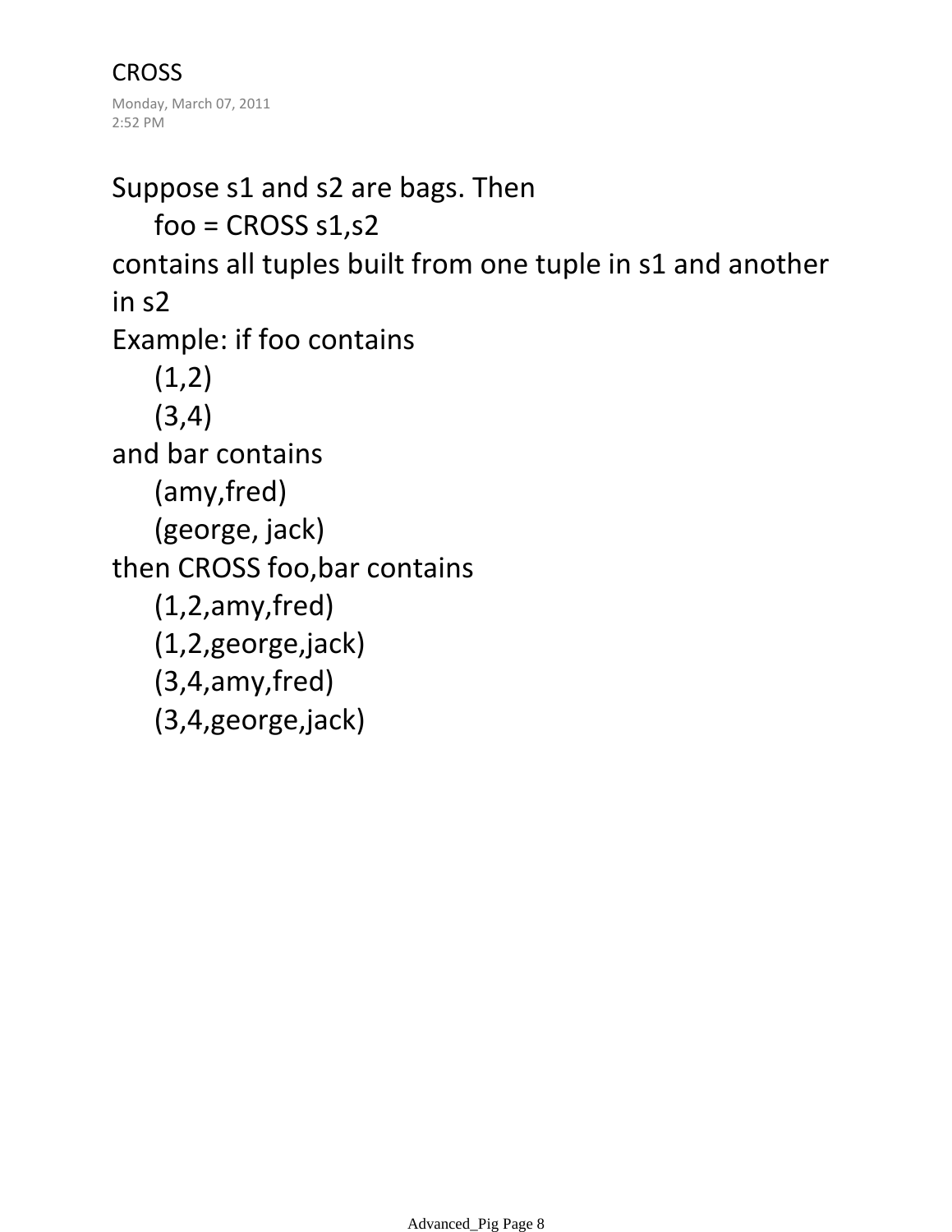### Example: parameterize an attribute of a FILTER

Monday, March 07, 2011 3:00 PM

```
Suppose we have a relation friends: {name:chararray, 
friend:chararray}
```

```
(Amy,George)
(George,Fred)
(Fred, Anne)
(George,Joe)
```
(George,Harry)

and want to select people who have a certain number of friends.

```
We create a parameters file 'params.dat' containing
```
nfriends 2

and load it via

```
params = LOAD 'params.dat' USING PigStorage(' ') AS 
(name:chararray, value:int);
```
Then we group the pairs by first friend

```
groups = GROUP friends BY name;
```
to get:

(Amy,{(Amy,George)})

(Fred, {(Fred, Anne)})

```
(George,{(George,Joe),(George,Harry),(George,Fred)})
and count the number of friends
```
group2 = FOREACH groups GENERATE group as name, COUNT(friends) as count;

to get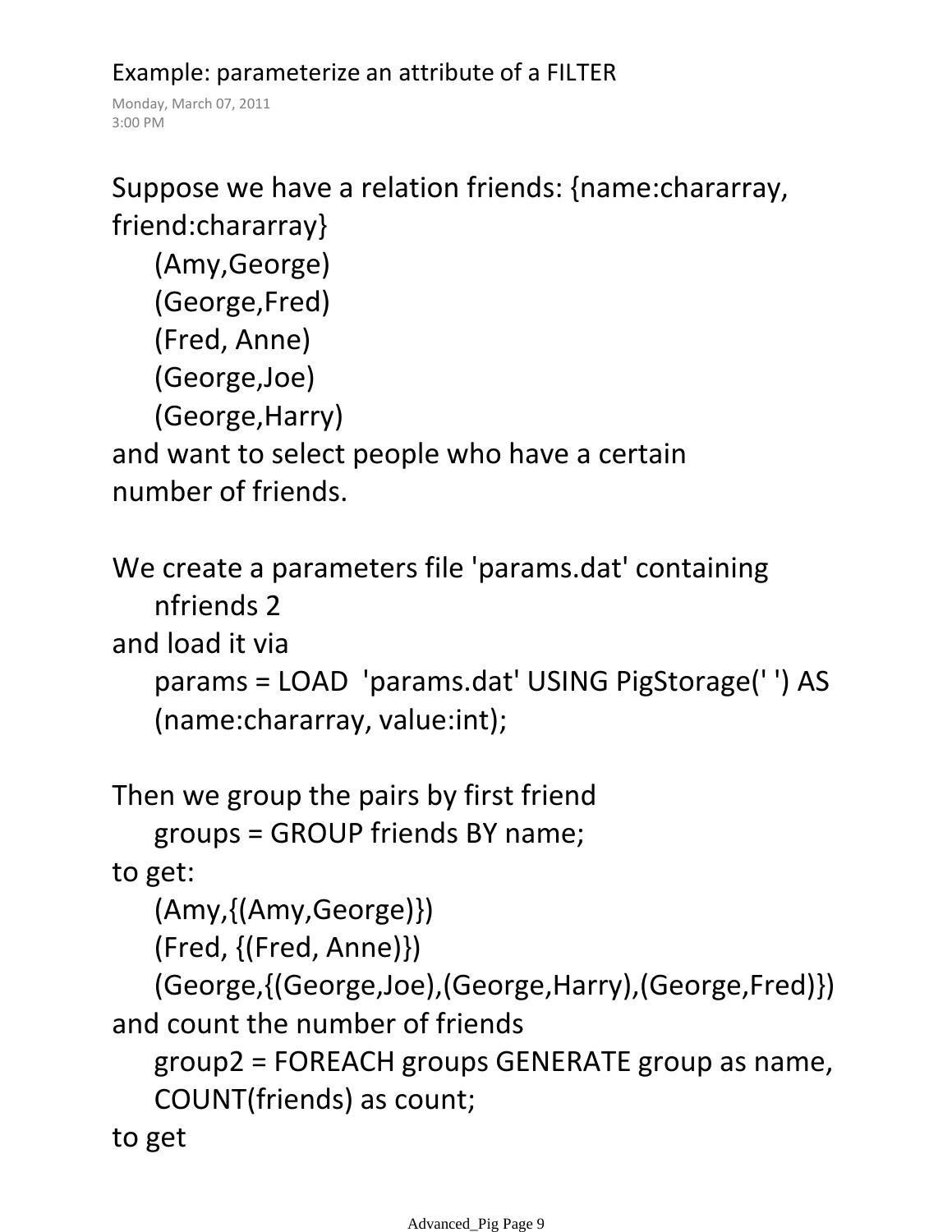```
(Amy, 1L)
```

```
(Fred, 1L)
```
(George, 3L)

Now we need to filter by the number of friends. We select the parameter of interest:

nfriends = FILTER params BY name=='nfriends'; nfriend2 = FOREACH nfriends GENERATE value; This results in the relation nfriend2: (value: int) containing

(2)

Now we CROSS that relation with the group2 relation

```
group3 = CROSS group2, nfriend2;
```
to get

(Amy, 1L, 2)

(Fred, 1L, 2)

(George, 3L, 2)

And finally, filter by the parameter

group4 = FILTER group3 by

group2::count>=nfriend2::value;

to get

(George, 3L, 2)

After which we can strip the parameter from the row:

group5 = FOREACH group4 GENERATE group2::name

AS name, group2::count AS count;

To get the one tuple we want, i.e.,

```
(George, 3L)
```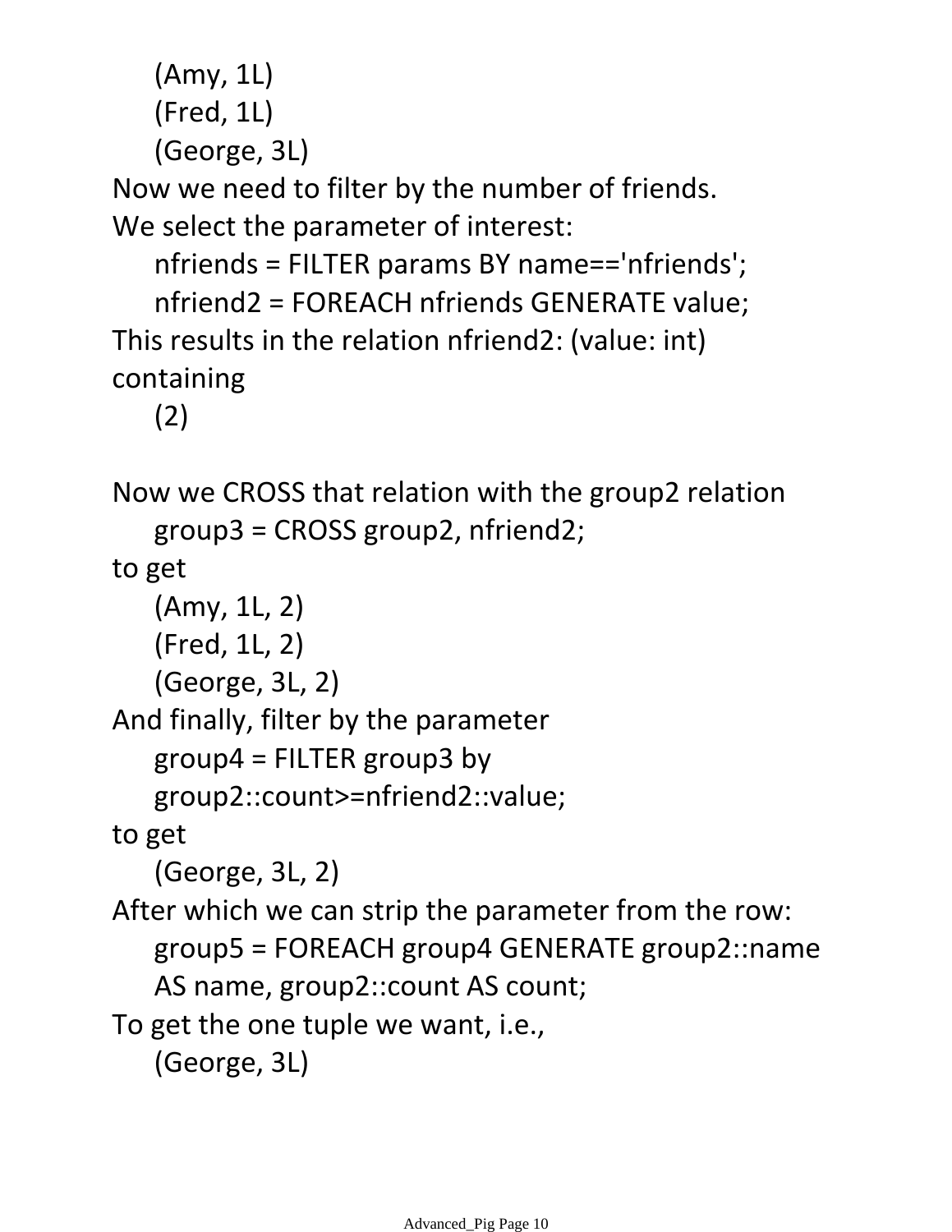Monday, March 07, 2011 3:13 PM

What is "Pig Efficiency"?

Pig script takes 1.7x java program time to do the same thing

Contributions include:

need to distribute data and code.

dynamically, as computation progresses

Runtime in Pig is affected by

Data size: how much you have to deal with.

Data distribution: is data you need where you need it?

How to write "efficient" Pig scripts:

FILTER as early as possible.

PROJECT out useless attributes as early as possible. minimize Map/Reduce phases.